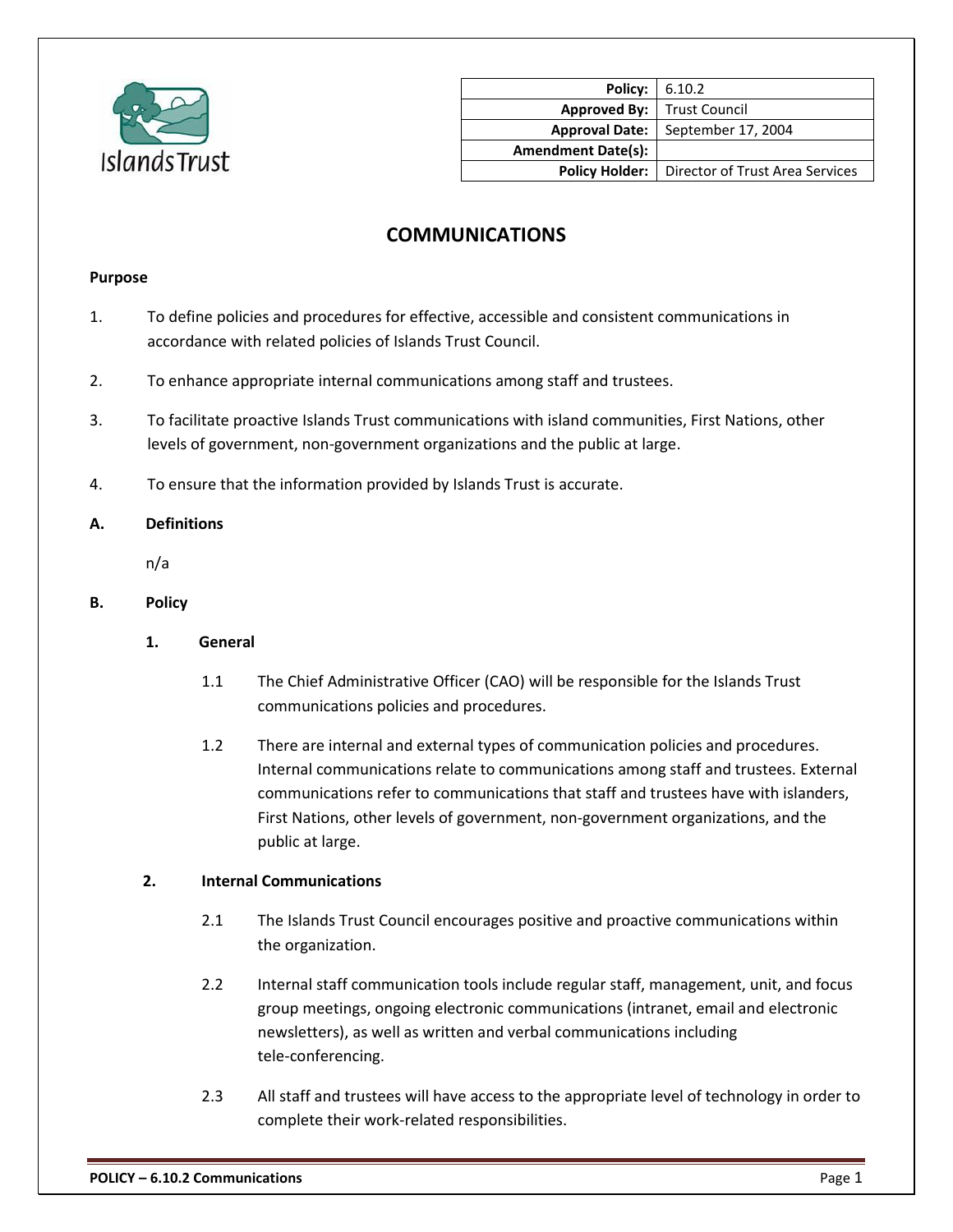- 2.4 Administrative Services will provide new employees with an Orientation Handbook before they begin their Islands Trust work responsibilities. The Orientation Handbook is also available to all staff through the Islands Trust intranet site.
- 2.5 Administrative Services will consolidate and update organizational telephone and contact lists to enhance customer service and internal referrals.
- 2.6 All trustees will be provided with technology orientation information to enable them to participate in electronic communications.

## **3. External Communications**

- 3.1 The Chair of the Islands Trust Council, or acting chair, is the designated spokesperson for Islands Trust Council and the Executive Committee. From time to time, the Chair may request an Executive Committee member, or the CAO, to speak on behalf of the Islands Trust Council. In the event of an issue regarding specific technical background and knowledge, the Chair may appoint a staff spokesperson.
- 3.2 The CAO is the authorized spokesperson on behalf of Trust Council regarding matters affecting the administration of the Islands Trust.
- 3.3 All members of a local trust committee (LTC) are spokespersons for their LTC. Members of a LTC should identify if they are speaking for themselves as an individual, or as a LTC member. If the personal opinion of a trustee differs from the resolutions of the LTC, or of the Islands Trust Council, then the trustee should identify the difference.
- 3.4 In all communications, staff and trustees should identify whether they are representing a LTC, the Executive Committee, Trust Council, or the Islands Trust Conservancy Board.
- 3.5 Staff is authorized to speak regarding adopted policy and technical planning matters or matters related to their work program.
- 3.6 Staff and trustees will forward inquiries to the designated spokesperson(s) where appropriate.
- 3.7 Staff and trustees will notify the CAO immediately if staff or trustees become aware of any incorrect information that significantly influences the public's perception of an Islands Trust matter. If the incorrect information relates to a LTC, then the Chair of the LTC should consult with the LTC before deciding whether to act. The Chair with the CAO, will decide on whether a correction will be requested, or if Islands Trust response is necessary and under which format.
- 3.8 There are various means to enhance communications and provide information to the public about the activities of the Islands Trust and the use of them as follows:
	- 3.8.1 Notices published in newspapers as part of a statutory requirement under the provisions of the *Local Government Act,* or any other government statute, will not be subject to prior Trust Council approval;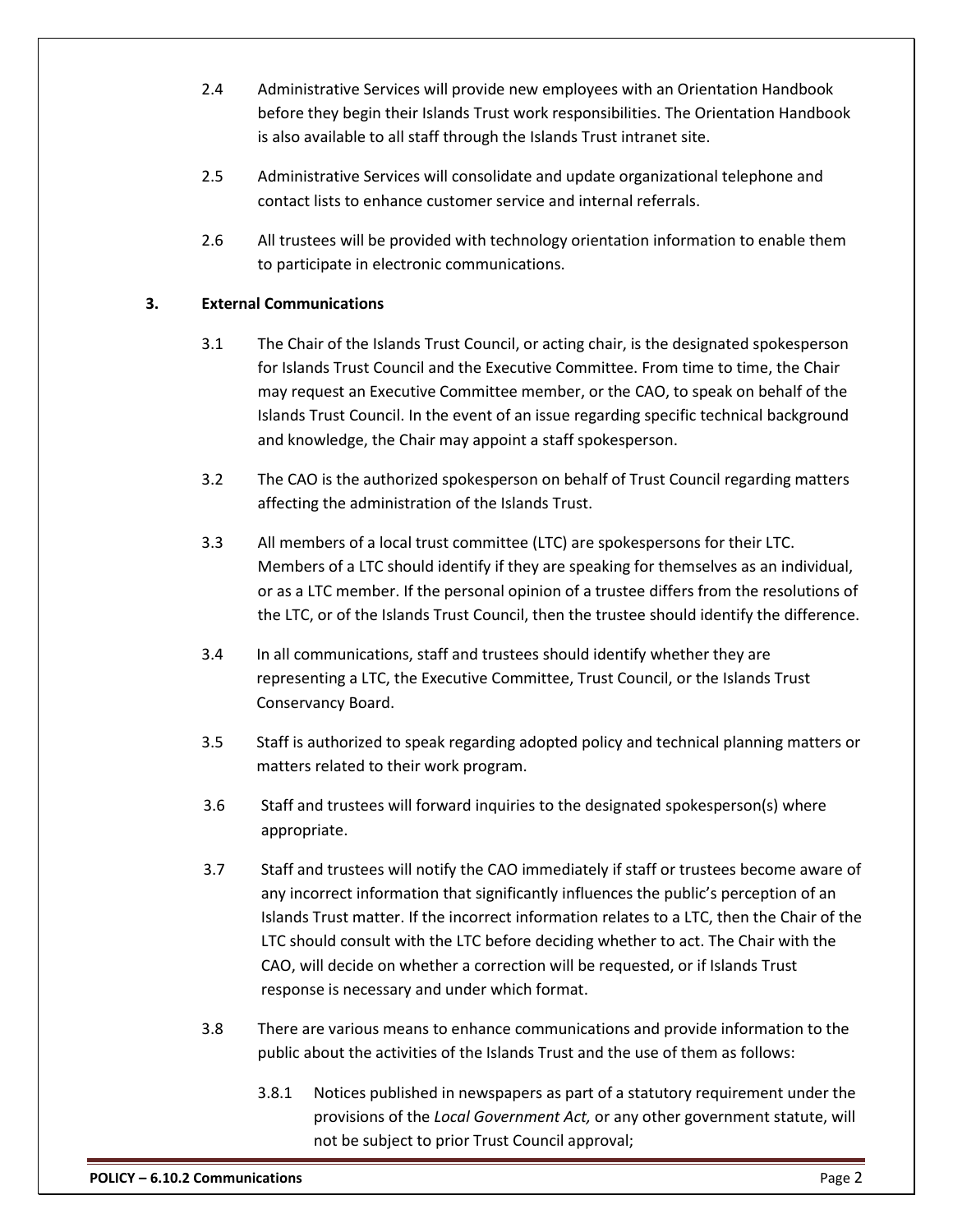- 3.8.2 Staff is authorized to advertise routine operations and LTC business information in newspapers;
- 3.8.3 Staff is encouraged to use news releases to communicate recent activities, decisions, projects, and services. Staff is to submit a draft news release to the CAO, or other designated staff, for approval and verification before publishing. If the news release includes a quotation from an individual trustee, then staff should obtain the trustee's approval in advance. News releases are to be created using the current Islands Trust template and are to be copied to staff, trustees and the media and then posted on the Islands Trust website;
- 3.8.4 Islands Trust will produce an electronic newsletter for distribution and website publishing to keep staff, trustees, and the public up-to-date on the activities pertaining to Trust Council; and
- 3.8.5 Staff and trustees are encouraged to use the Islands Trust and the Islands Trust Conservancy pamphlets when distributing background information about the Islands Trust.
- 3.9 The Islands Trust will maintain an Islands Trust website and an Islands Trust Conservancy website for public access to up-to-date user-friendly information such as Islands Trust meetings, activities, decisions and resources [\(www.islandstrustconservancy.ca](http://www.islandstrustconservancy.ca/) and [www.islandstrust.bc.ca\)](http://www.islandstrust.bc.ca/). In addition, Islands Trust will maintain a third website for internal use by staff and trustees.
- 3.10 The following publishing procedures apply to all of the Islands Trust websites:
	- 3.10.1 The appropriate staff in each unit will post routine information to the website by sending information directly to website publishing. For any non-routine information, staff are to submit a draft to the CAO, or other designated staff, for approval and verification before sending the information to the staff responsible for website publishing;
	- 3.10.2 Staff is to indicate an expiry or follow-up date for all website publishing requests;
	- 3.10.3 Staff will ensure that the information appearing on the Islands Trust website is published in accordance with the Islands Trust Information Systems Reference documents; and
	- 3.10.4 Information appearing on the Islands Trust website will not promote an individual political philosophy, an individual business or a type of business over any other, but will always strive to promote the mandate of Islands Trust.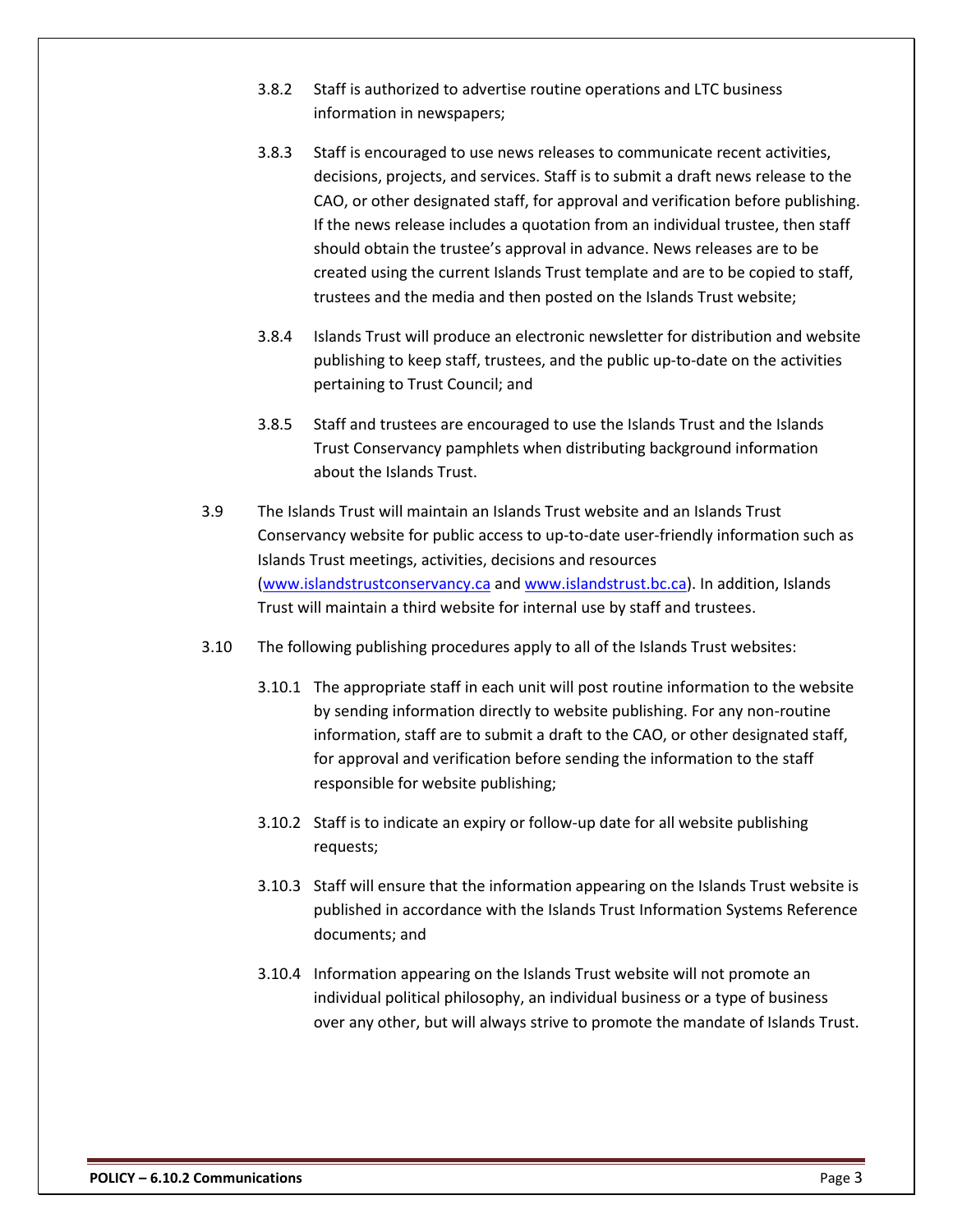### **C. Program Costs and Fees**

### **1. General**

- 1.1 Trust Council will provide the CAO support in implementing the communications policy subject to budgets.
- 1.2 At the discretion of the CAO, other types of support, such as the Staff Communications Group, may continue to assist in implementing the communications policy.

### **D. Legislated References**

1. The *Islands Trust Act* defines the Islands Trust's purpose, referred to in the legislation as its "Object":

"The Object of the Trust is to preserve and protect the Trust Area and its unique amenities and environment for the benefit of the residents of the Trust Area and of British Columbia generally, in cooperation with municipalities, regional districts, improvement districts, other persons and organizations and the government of British Columbia."

- 2. The Islands Trust Policy Statement
	- 2.1 The two relevant principles that guide Trust Council in its day-to-day planning and decision-making are:
		- 2.1.1 Trust Council will seek information from a broad range of sources in its decision-making processes, recognizing the importance of local knowledge in this regard; and
		- 2.1.2 Trust Council believes that open, consultative public participation is vital to effective decision making for the Trust Area.
	- 2.2 The Islands Trust Policy Statement includes many policies that depend upon effective communications with staff and trustees and with others outside the organization. Implementing those actions that enhance communications will assist with achieving the mandate of the Trust.
- 3. The Islands Trust Policy and Procedures Manual:
	- 3.1 Trust-Wide Administrative Procedures Section 11 (1996) Policy 2.1.7
	- 3.2 Council Meeting Preparation (1994) Policy 2.2.2
	- 3.3 Islands Trust/Islands Trust Conservancy Board Communications (1999) Policy 6.10.4 (formerly 3.2.9)
	- 3.4 Trustee/Staff Responsibility Guideline (1992) Policy 6.11.1
	- 3.5 Administrative Fairness Principles (1994) Policy 7.1.1